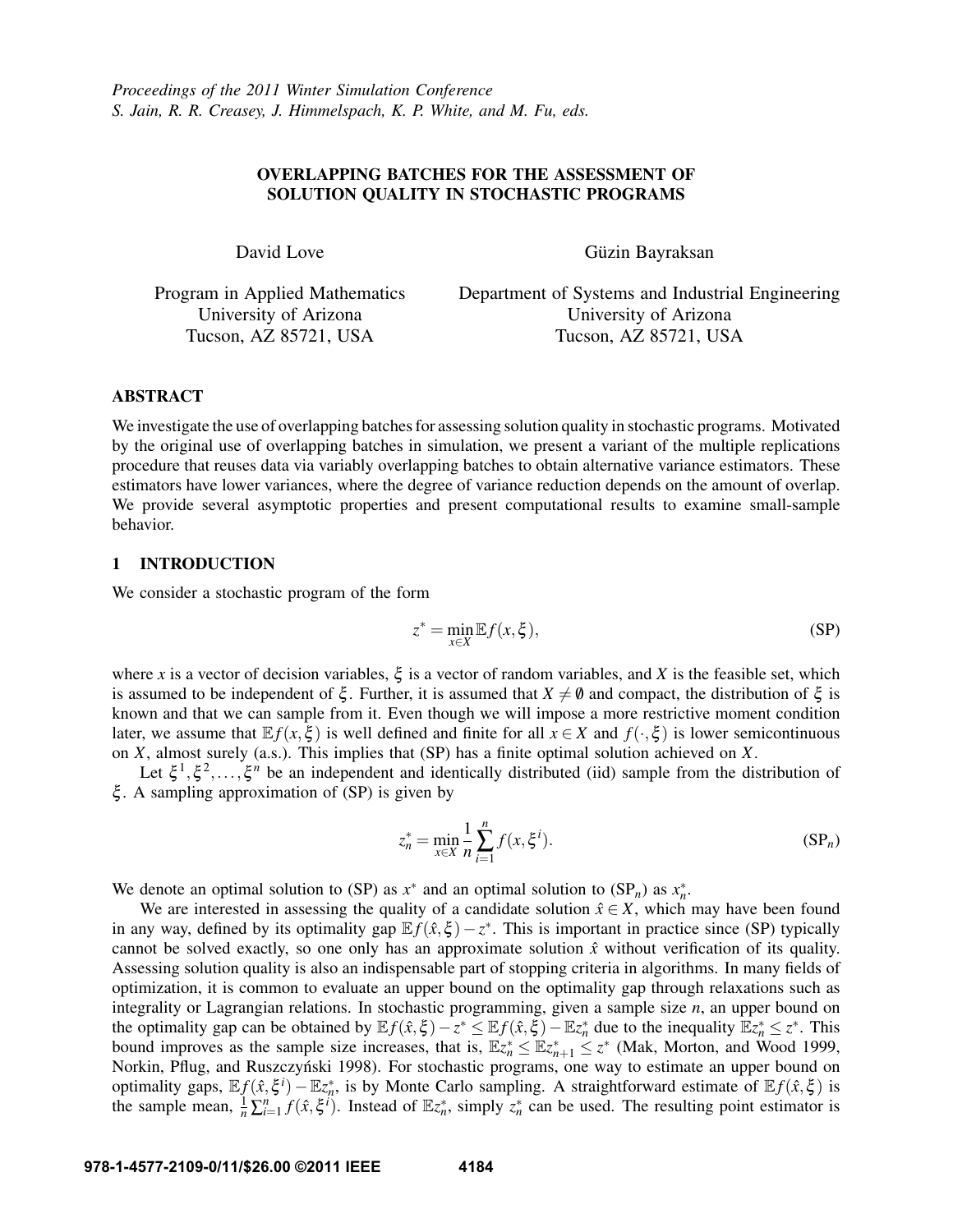$G_n(\hat{x}) = \frac{1}{n} \sum_{i=1}^n f(\hat{x}, \xi^i) - z_n^*$ . Here, we assume the same observations  $\xi^1, \ldots, \xi^n$  are used in both terms of  $G_n(\hat{x})$ , which results in variance reduction.

Computing  $G_n(\hat{x})$  involves solving an optimization problem  $(SP_n)$  to obtain a lower bound estimator *z* ∗ *n* , which complicates the statistical analysis. To enable statistical inference, the *multiple replications procedure* (MRP) of Mak, Morton, and Wood (1999) generates *k* independent estimators of  $G_m(\hat{x})$ , each using sample size  $m$  ( $mk = n$ ) and averages them to obtain a point estimator. To form confidence intervals, the sample variance of these estimators is calculated. This is essentially a nonoverlapping batch means estimator (*k* batches of size *m*) commonly used in simulation; see, e.g., Law (2007). We further review MRP estimators in §2.2.

In this paper, we extend MRP by overlapping the batches. Overlapping batch means (OBM) was introduced by Meketon and Schmeiser (1984). Suppose each batch contains *m* observations and that there are a total of 2*m* observations. In the nonoverlapping case, there are only two batches: the first batch contains observations  $\xi^1, \xi^2, \ldots, \xi^m$  and the second batch contains observations  $\xi^{m+1}, \xi^{m+2}, \ldots, \xi^{2m}$ . Meketon and Schmeiser (1984) overlap the batches so that the first batch is as before, the second batch now consists of  $\xi^2, \xi^3, \ldots, \xi^{m+1}$ , the third batch consists of  $\xi^3, \xi^4, \ldots, \xi^{m+2}$  and so on. As a result, the corresponding batch means are no longer independent. However, in reusing the data in this fashion, one obtains a better variance estimator: a variance estimator that asymptotically has two-thirds of the variance of the usual batch means variance estimator but the bias of the two estimators is approximately the same. The idea of overlapping batches can be used for variance estimators of non-means (Schmeiser, Avramidis, and Hashem 1990) and recently, has been extended to estimators based on standardized time series (e.g., area, Cramér-von Mises) for steady-state simulation output analysis (Alexopoulos et al. 2007, Alexopoulos et al. 2007). In this paper, we explore its use for assessing solution quality in stochastic programs. Similar to Welch (1987) and Song and Schmeiser (1993), we consider partial overlap between batches. We provide computational results on two-stage stochastic linear programs with recourse and examine small sample behavior. Our computational experiments indicate that the asymptotic variance reduction is achieved with small sample sizes, while bias and coverage probability are unaffected. We also provide conditions under which the point estimators are consistent.

The rest of the paper is organized as follows. In the next section, we review relevant background information. We first discuss the overlapping batch means in §2.1 and then briefly go over the multiple replications procedure in §2.2. In §3, we present the overlapping multiple replications procedure (OMRP) with variable overlap. In §4, we prove several asymptotic properties of the OMRP estimators and in §5, we test the performance of OMRP on two problems. We end in §6 with a summary and conclusions.

### 2 BACKGROUND

#### 2.1 Overlapping Batch Means

Consider a covariance stationary stochastic process which has mean  $\mu$  and variance  $\sigma^2$ . The task is to estimate  $\mu$  given some realization of the stochastic process  $y = (y^1, y^2, \dots, y^n)$ . Typically, this involves forming a confidence interval of the form  $[L_\alpha(y), U_\alpha(y)]$  for a given level of significance  $\alpha$  such that  $\mathbb{P}[L_{\alpha}(y) \leq \mu \leq U_{\alpha}(y)] = 1 - \alpha$ . The usual estimator for  $\mu$  is the sample mean  $\overline{\overline{y}} = \frac{1}{n} \sum_{i=1}^{n} y^{i}$ , which is  $\mu \leq \mu \leq \alpha(y) \leq \mu \leq \alpha(y) = 1 - \alpha$ . The usual estimator for  $\mu$  is the sample mean  $y = \frac{\pi}{n} \sum_{i=1}^{n} y$ , which is<br>an unbiased estimator even in the presence of correlated data. However, the usual variance estimator<br> $\$ estimators. To overcome this difficulty, various variance estimators have been proposed in the simulation literature; see, e.g., Law (2007). As our aim is to investigate the use of overlapping batches for assessing solution quality in stochastic programs, in what follows, we briefly review two of these variance estimators, namely the nonoverlapping and overlapping batch means.

Nonoverlapping batch means takes *n* observations,  $y^1, \ldots, y^n$  of the stochastic process and splits them into *k* batches of size *m*, where  $k = \frac{n}{m}$  $\frac{n}{m}$  (for simplicity, assume for now that  $n = mk$ ). The sample mean of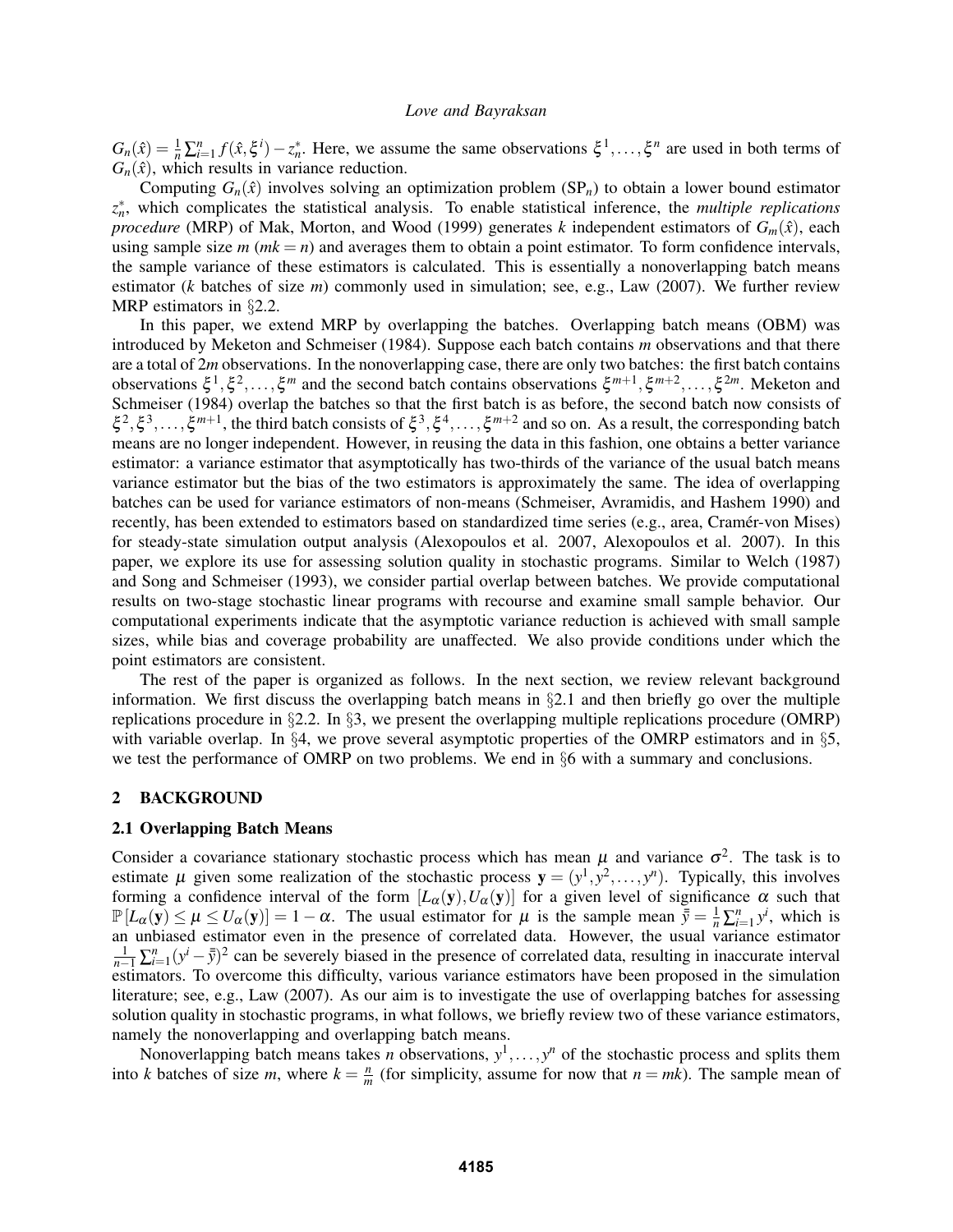each batch is then computed as

$$
\bar{y}_j = \frac{1}{m} \sum_{i=1}^m y^{m(j-1)+i}, j = 1, 2, \dots, k
$$
 (1)

and the overall sample mean  $\bar{y} = \frac{1}{k} \sum_{j=1}^{k} y_j = \frac{1}{n} \sum_{i=1}^{n} y^i$  provides a point estimator of  $\mu$ . The sample variance of the batch means is calculated as

$$
\widehat{\text{Var}}(\bar{y}) = \frac{m}{n} \frac{1}{k-1} \sum_{j=1}^{k} (\bar{y}_j - \bar{\bar{y}})^2
$$
 (2)

and the  $(1-\alpha)$ -level approximate confidence interval (CI) is then formed by  $\bar{y} \pm t_{k-1,\alpha/2} \sqrt{\widehat{\text{Var}}(\bar{y})}$ , where  $t_{k-1,\alpha/2}$  denotes the 1 -  $\alpha/2$  quantile of the Student's t distribution with  $k-1$  degrees of freedom.

Overlapping batch means modifies this idea by taking batches given by  $\bar{y}_j(m) = \frac{1}{m} \sum_{i=1}^m y^{(j-1)+i}$ , for *j* = 1,...,*n*−*m*+1. This is what we call the *maximally-overlapping* batch means method, because *m*−1 observations are common to, and only one observation changes between, adjacent batches. Given this, the sample variance estimator is updated to

$$
\widetilde{\text{Var}}(\bar{\bar{y}}) = \frac{1}{(\frac{n}{m}-1)(n-m+1)} \sum_{j=1}^{n-m+1} (\bar{y}_j(m) - \bar{\bar{y}})^2.
$$
 (3)

Meketon and Schmeiser (1984) show several attractive properties of the overlapping batches variance estimator, the two most important of which are: (i) the overlapping variance estimator has nearly the same bias as the standard nonoverlapping variance estimator and (ii) the overlapping estimator has only two-thirds of the asymptotic variance of the nonoverlapping one. That is,

$$
\frac{\text{Var}\left(\widehat{\text{Var}}(\bar{\bar{y}})\right)}{\text{Var}\left(\widehat{\text{Var}}(\bar{\bar{y}})\right)} \to \frac{2}{3} \tag{4}
$$

in the limit as batch size *m* and then the number of batches (*n*/*m*) tend to infinity. Note that the degrees of freedom in (3) is slightly different than in Meketon and Schmeiser (1984). The degrees of freedom in (3) makes Var  $(\bar{y})$  an unbiased estimator for iid data for all finite *m* and *n* with the same asymptotic benefits (Song and Schmeiser 1993). The  $(1 - \alpha)$ -level approximate CI is similarly formed by  $\bar{y} \pm t_{3(k-1)/2, \alpha/2} \sqrt{\widehat{Var}(\bar{y})}$ , where (maximally) overlapping results in a  $3/2$  increase in the degrees of freedom (Welch 1987).

Welch (1987) established the relationship between OBM and spectral estimators and also considered partial overlap, see also Song and Schmeiser (1993). In our application to assessment of solution quality, we also consider varying the amount of overlap between neighboring batches. We defer this discussion on variable overlap to §3.1 and continue with a brief review of MRP.

### 2.2 Multiple Replications Procedure

Given a candidate solution  $\hat{x} \in X$  to a stochastic program (SP), the task is to estimate its optimality gap  $\mathbb{E}f(\hat{x}, \xi) - z^*$ . Recall that MRP uses the upper bound on the optimality gap,  $\mathbb{E}f(\hat{x}, \xi) - \mathbb{E}z_m^*$  (for a given sample size *m*), to construct a point estimator and a CI using the nonoverlapping batches method described above. Again, taking *n* observations of the random variables and splitting them into *k* batches of batch size *m*, define (for a candidate solution  $\hat{x}$ )

$$
\bar{G}_j = \frac{1}{m} \sum_{i=1}^m f(\hat{x}, \xi^{m(j-1)+i}) - \min_{x \in X} \frac{1}{m} \sum_{i=1}^m f(x, \xi^{m(j-1)+i}), \quad j = 1, 2, \dots, k. \tag{5}
$$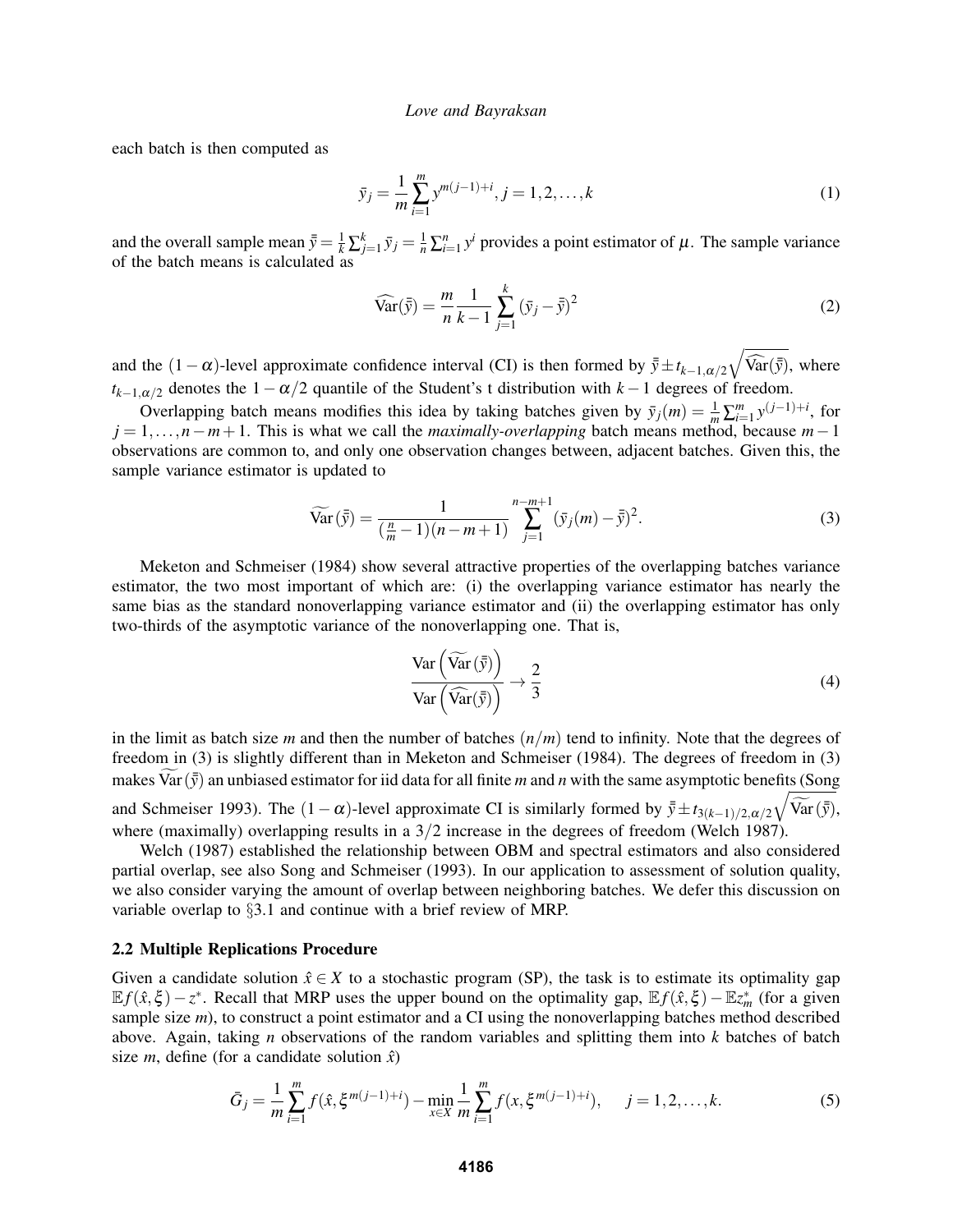Since we are assessing the quality of a given solution  $\hat{x} \in X$ , we suppress it from the notation.  $\bar{G}_j$  is similar to  $\bar{y}_j$  given in (1) except that the second term on the right-hand side of (5) minimizes a sample mean over a feasible set *X*. As before, after *k* batch estimators are obtained, the overall mean of these estimators,  $\bar{\bar{G}} = \frac{1}{k} \sum_{j=1}^{k} \bar{G}_j$ , provides a point estimator of the optimality gap. The sample variance is obtained as in (2) by  $\widehat{\text{Var}}\left(\bar{\bar{G}}\right) = \frac{1}{k} \frac{1}{k-1} \sum_{j=1}^{k} (\bar{G}_j - \bar{\bar{G}})^2$ , which results in a one-sided CI  $\left[0, \bar{\bar{G}} + t_{k-1, \alpha} \sqrt{\frac{1}{k-1} \sum_{j=1}^{k} (\bar{G}_j - \bar{\bar{G}})^2}\right]$  $\widehat{\text{Var}\left(\bar{G}\right)}$  that has approximately a level of significance of  $\alpha$ .

Notice that the use of  $z_m^*$  in the  $\bar{G}_j$  (the second term on the right-hand side of (5)) gives rise to a biased gap estimator (recall the upper bound on the optimality gap). Thus, we can expect that the true probability of the optimality gap residing within the confidence interval to be greater than the  $1 - \alpha$  suggested by the above calculation. This is shown empirically in Bayraksan and Morton (2006), which also suggests additional methods for using a smaller number of replications (e.g., 1 or 2) with an alternative variance estimator to compute a confidence interval. See also Bayraksan and Morton (2009), Partani, Morton, and Popova (2006), and Partani (2007) for variations of MRP aimed to reduce bias and variance.

An advantage of MRP is its applicability to a wide range of problems. With iid sampling, (SP) can be linear or nonlinear, *X* can include integrality constraints or not. It is also easy to implement, thus, has been applied to a variety of problems (see, e.g., Bertocchi et al. (2000), Janjarassuk and Linderoth (2008), Santoso et al. (2005)). Recently, the approach of (nonoverlapping) batching has been used for assessing solution quality of stochastic programs with finitely many expected value (Wang and Ahmed 2008) and stochastic dominance (Hu, de Mello, and Mehrotra 2011) constraints.

### 3 OVERLAPPING MULTIPLE REPLICATIONS PROCEDURE

Our aim is to apply the idea of overlapping batches to MRP. We note several differences in this setting compared to the simulation setting. In simulation, the point of interest is estimating the variance of the sample mean of a covariance stationary process. We are interested in estimating the variance of an optimality gap estimator. Notice that an optimality gap estimator not only has a sample mean  $(\frac{1}{m}\sum_{i=1}^{m}f(\hat{x},\xi^i))$  but also a minimized sample mean  $(z_m^*)$ . First, minimization changes the statistical properties of sample means. For instance, the central limit theorem may not hold for a minimized sample mean even though it holds for each  $x \in X$ . We overcome this difficulty by approximating the optimality gap estimators by their nonoptimized counterparts (see §4). The nonoptimized counterparts have the desired statistical properties and we establish convergence of the optimality gap estimators to their nonoptimized counterparts. Second, once the data is generated through a simulation, it can be reused without much additional computational effort to obtain the OBM variance estimator. In our setting, due to the solution of a sampling problem (SP*m*), the computational effort can increase with data reuse. Fortunately, near-optimal variance reduction can be obtained by partially overlapping the batches. Partial overlap results in a fewer number of batches; hence, fewer number of optimization problems need to be solved. Moreover, in many solution methods, warm-starting can be used to solve sampling approximations with overlapping samples, considerably reducing solution time.

We begin our discussion with variably overlapping batches and then define the estimators of OMRP.

#### 3.1 Variably Overlapping Batches

As before, let *m* denote the batch size, *n* the total sample size and  $k = \frac{h}{n}$  $\frac{n}{m}$  be the number of nonoverlapping batches. In this paper, we use the *batch nonoverlap parameter*  $1 \leq \gamma \leq m$  to denote how much neighboring batches do *not* overlap. For instance,  $\gamma = m$  corresponds to the classical case of nonoverlapping batches and  $\gamma = 1$  corresponds to the maximally overlapping case of Meketon and Schmeiser (1984). The sample mean of each batch estimator is calculated similarly,  $\bar{y}_j(m, \gamma) = \frac{1}{m} \sum_{i=1}^m y^{\gamma(j-1)+i}$ ,  $j = 1, 2, \dots, \lfloor \frac{n-m}{\gamma} \rfloor$  $\frac{-m}{\gamma}$ ] + 1, where  $\frac{n-m}{\gamma}$  $\left[\frac{-m}{\gamma}\right] + 1$  is the number of batches used given *n*, *m* and  $\gamma$ . The sample variance estimator given in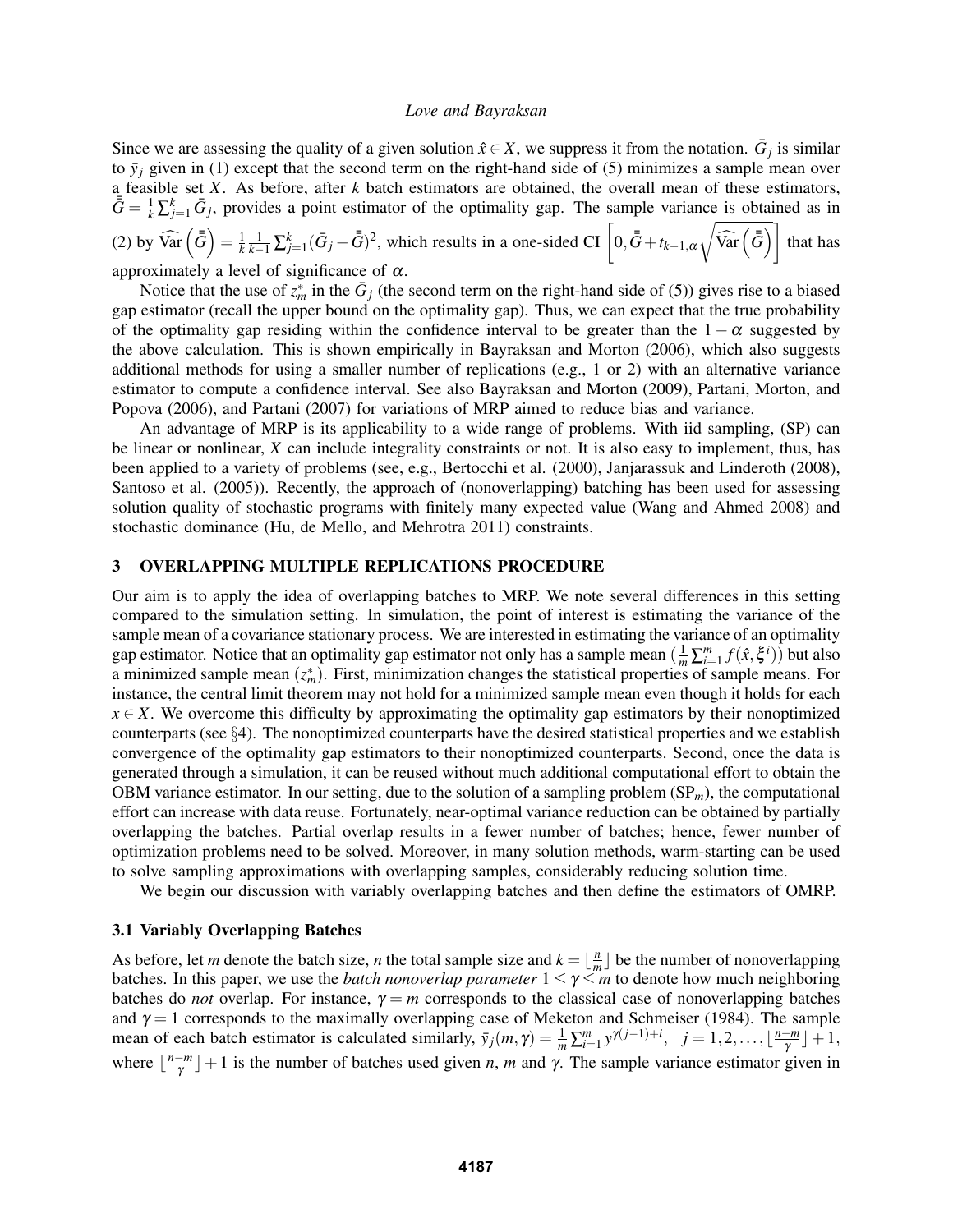ξ <sup>1</sup> ξ <sup>2</sup> ξ <sup>3</sup> ξ <sup>4</sup> ξ <sup>5</sup> ξ <sup>6</sup> ξ <sup>7</sup> ξ <sup>8</sup> ξ <sup>9</sup> ξ <sup>10</sup> ξ <sup>11</sup> ξ <sup>12</sup> ξ <sup>13</sup> ξ <sup>14</sup> ξ <sup>15</sup> ξ <sup>16</sup> ξ <sup>17</sup> ξ 18 [—————1—————–] [—————–4——————] [——————7——————–] [—————2—————–] [——————5——————–] [—————3—————–] [——————6——————–]

Figure 1: Visual representation of overlapping batches with  $n = 18$ ,  $m = 6$  and  $\gamma = 2$ . The brackets show which observations are used in each batch, and the numbers inside each bracket show the batch number *j*.

(3) is changed to

$$
\widetilde{\text{Var}}_{\gamma}(\bar{\bar{y}}) = \frac{1}{\left(\frac{n}{m}-1\right)\left(\lfloor\frac{n-m}{\gamma}\rfloor+1\right)} \sum_{j=1}^{\lfloor\frac{n-m}{\gamma}\rfloor+1} (\bar{y}_j(m,\gamma)-\bar{\bar{y}})^2. \tag{6}
$$

Note that with  $\gamma = 1$ , (6) reduces to (3) and with  $\gamma = m$  and  $n = mk$ , (6) reduces to (2).

The amount of asymptotic variance reduction in this estimator depends on the asymptotic ratio of  $\gamma/m$ , which we denote by  $\bar{\gamma}$ . For example, when  $\gamma = 1$  (or  $\bar{\gamma} = 0$ ; the maximally overlapping case), the variance is reduced to two-thirds (66.67%) of the original nonoverlapping case, as given in (4). When only 75% of observations overlap (i.e., when  $\gamma = m/4$  or  $\bar{\gamma} = 1/4$ ), the variance is 33/48th of the original (68.75%), which is near-optimal. When only half of the observations overlap ( $\bar{\gamma}$  = 1/2) the variance is 75% of original. In general, from the spectral analysis given in Welch (1987), if  $\bar{\gamma} = 1/N$  for integer *N*, then the variance is reduced to  $\frac{2N^2+1}{3N^2}$  of the original. (Note that the maximally overlapping case corresponds to  $N = \infty$ .)

A  $(1 - \alpha)$ -level approximate CI on the mean can be formed using variably overlapping batches by  $\overline{\overline{y}} \pm t_{d_{\gamma}(k-1),\alpha/2} \sqrt{\widetilde{\text{Var}}_{\gamma}(\overline{\overline{y}})}$ , where the degrees of freedom increase  $d_{\gamma}$  is  $\frac{3N^2}{2N^2+1}$  $\frac{3N^2}{2N^2+1}$  when  $\bar{\gamma} = 1/N$  for integer *N*, and 3/2 in the maximally overlapping case (Welch 1987).

#### 3.2 Definition of Estimators for OMRP

In order to apply overlapping batches to MRP, we need to keep track of solutions to sampling problems  $(SP_m)$  for each batch of size *m*. Toward this end, let *N*(*i*) denote the set of batches  $j \in \{1, 2, \ldots, \lfloor \frac{n-m}{\gamma} \rfloor\}$  $\frac{-m}{\gamma}$ ] + 1 } observation  $\xi^i$  is used in,  $i = 1, 2, ..., n$ .  $|N(i)|$  then gives the number of batches observation is  $\xi^i$  is used in. See Figure 1 for an example with  $n = 18$ ,  $m = 6$  and  $\gamma = 2$ . Here, the first batch uses observations  $\xi^{1}, \xi^{2}, \xi^{3}, \xi^{4}, \xi^{5}, \xi^{6}$ , the second batch uses  $\xi^{3}, \xi^{4}, \xi^{5}, \xi^{6}, \xi^{7}, \xi^{8}$ , and so on. So,  $N(1) = \{1\}$ ,  $N(2) = \{1\}$ ,  $N(3) = \{1,2\}$  and  $N(7) = \{2,3,4\}$ . We use  $x_j^*$  to denote an optimal solution to sampling problem (SP<sub>*m*</sub>) formed using the *j*th batch;  $x_j^* \in \text{argmin}_{x \in X} \frac{1}{m} \sum_{i=1}^m f(x, \xi^{\gamma(j-1)+i}), j = 1, 2, \ldots, \lfloor \frac{n-m}{\gamma} \rfloor$  $\frac{-m}{\gamma}$  | + 1.

The results on overlapping batch means occur in the limit as  $n,m, k = n/m \rightarrow \infty$  (Damerdji 1994, Damerdji 1995, Meketon and Schmeiser 1984, Song and Schmeiser 1993, Welch 1987). Let  $n_l, m_l$  and *k*<sub>*l*</sub> be sequences of numbers satisfying these requirements, then the limits will be taken as  $l \rightarrow \infty$ . For instance, this can be achieved with  $m_l = n_l^r$  for some  $0 < r < 1$ , where  $n_l$  tends to infinity as  $l \to \infty$ . In particular, the results of Damerdji (1995) indicate that the batch size need to grow at a rate  $r \in (1/2, 1)$  to have a consistent variance estimator in the mean-square sense. In addition, we may desire that the batch nonoverlap parameter change with *l*, to ensure that  $\gamma/m_l = \bar{\gamma}_l$  converges to the constant  $\bar{\gamma}$ . Now we are ready to define the estimators for OMRP.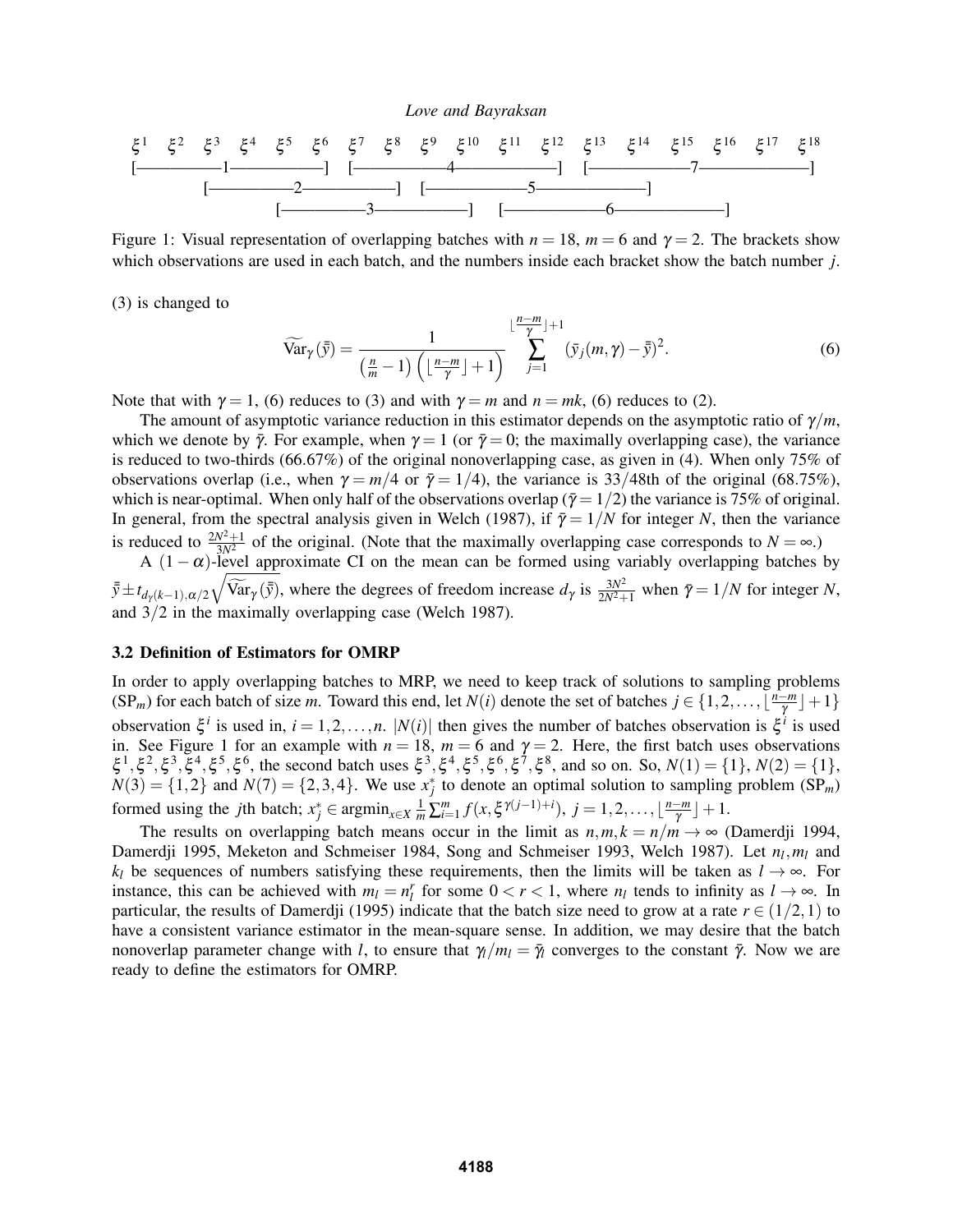$$
\bar{G}_j(m_l, \gamma_l) = \frac{1}{m_l} \sum_{i=1}^{m_l} f(\hat{x}, \xi^{\gamma_l(j-1)+i}) - \frac{1}{m_l} \sum_{i=1}^{m_l} f(x_j^*, \xi^{\gamma_l(j-1)+1}), \quad j = 1, 2, \dots, \lfloor \frac{n_l - m_l}{\gamma} \rfloor + 1, \tag{7}
$$

$$
\bar{\bar{G}}_l = \frac{1}{n_l} \sum_{i=1}^{n_l} \frac{1}{|N(i)|} \sum_{j \in N(i)} \left[ f(\hat{x}, \xi^i) - f(x_j^*, \xi^i) \right],\tag{8}
$$

$$
VG_{l} = \frac{1}{(\frac{n_{l}}{m_{l}}-1)(\lfloor \frac{n_{l}-m_{l}}{\gamma} \rfloor+1)} \sum_{j=1}^{\lfloor \frac{n_{l}-m_{l}}{\gamma} \rfloor+1} (\bar{G}_{j}(m_{l},\gamma_{l}) - \bar{\bar{G}}_{l})^{2}.
$$
\n(9)

The optimality gap estimator for each batch,  $\bar{G}_j(m_l, \gamma_l)$ , is defined like (5) for general values of the nonoverlap parameter γ*<sup>l</sup>* . We just removed the minimization in (5) and used directly the optimal solution of  $x_j^*$  of batch *j*. The overall mean,  $\bar{G}_l$ , is defined a little differently. Here,  $\bar{G}_l$  still uses each observation  $i = 1, 2, \ldots, n_l$  but also makes use of all the information collected throughout the batches. That is, if observation  $\xi^i$  is used in  $|N(i)|$  batches, then all the optimal solutions  $x_j^*$  corresponding to each batch  $j \in N(i)$  are used for the lower bound estimator. Then,  $VG<sub>l</sub>$  is defined in a similar fashion for the variable overlapping batches variance estimator given in (6).

# 4 THEORETICAL RESULTS

We begin this section by listing several additional assumptions on (SP) and the sampling scheme. Next, we introduce the nonoptimized counterparts of  $(7)$ – $(9)$ . We then use these nonoptimized estimators to establish certain asymptotic properties of OMRP estimators.

#### 4.1 Assumptions

We make the following assumptions:

- A1 Samples of the random vector ξ are iid.
- A2 *z*  $n_n^* \to z^*$ , almost surely, as  $n \to \infty$ .
- A3  $\exists \varepsilon > 0$  such that  $\mathbb{E} \left[ |\sup_{x \in X} f(x, \xi)|^{4+\varepsilon} \right] < \infty$ .

First, we restrict our attention to iid sampling by A1. Then, we require optimal objective function values from sampling problems  $z_n^*$  converge to  $z^*$ , almost surely via A2. Assumption A2 is not uncommon in the literature and a significant amount of work has gone into documenting the conditions under which this assumption is true (see, e.g., Attouch and Wets (1981), Dupačová and Wets (1988), King and Rockafellar (1993), Shapiro (1991), and the survey of Shapiro (2003)). We are interested in variance of the variance estimator; therefore, we need (at least) the fourth moment of the objective function. Assumption A3 warrants this and is used as a sufficient condition for uniform integrability.

#### 4.2 Nonoptimimized Counterparts

The internal optimization in the batches in (7) makes a straightforward statistical analysis of the behavior of the estimators difficult. To overcome this problem, we introduce the following unbiased optimality gap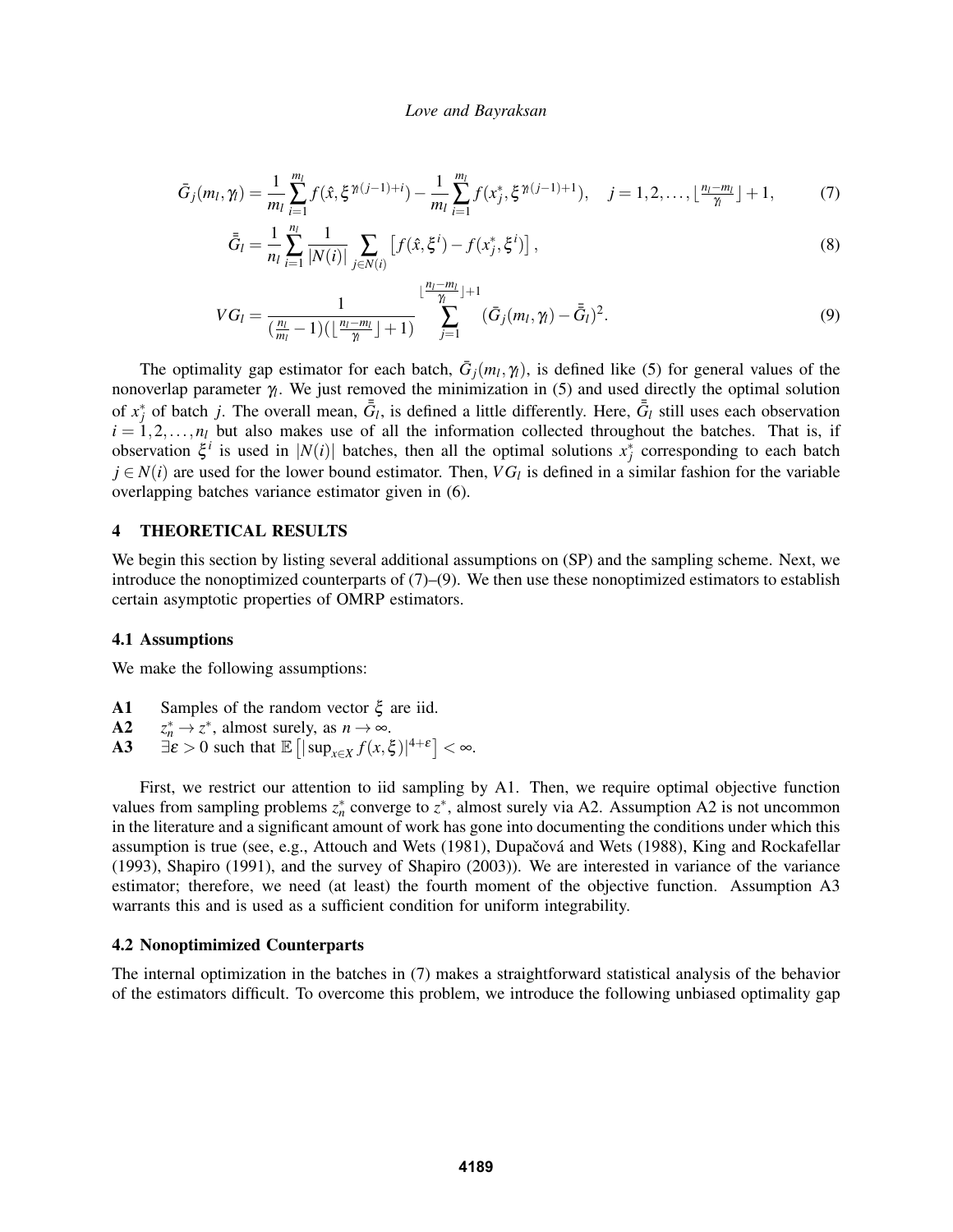estimators

$$
\bar{D}_j(m_l, \gamma_l) = \frac{1}{m_l} \sum_{i=1}^{m_l} f(\hat{x}, \xi^{\gamma_l(j-1)+i}) - \frac{1}{m_l} \sum_{i=1}^{m_l} f(x^*, \xi^{\gamma_l(j-1)+i}), \quad j = 1, 2, \dots, \lfloor \frac{n_l - m_l}{\gamma} \rfloor + 1,\tag{10}
$$

$$
\bar{\bar{D}}_l = \frac{1}{n_l} \sum_{i=1}^{n_l} \left[ f(\hat{x}, \xi^i) - f(x^*, \xi^i) \right],\tag{11}
$$

$$
VD_{l} = \frac{1}{(\frac{n_{l}}{m_{l}} - 1)(\lfloor \frac{n_{l} - m_{l}}{\gamma} + 1 \rfloor)} \sum_{j=1}^{\lfloor \frac{n_{l} - m_{l}}{\gamma} \rfloor + 1} (\bar{D}_{j}(m_{l}, \gamma_{l}) - \bar{\bar{D}}_{l})^{2}.
$$
 (12)

These are essentially the same as the variably overlapping batches estimators in §3.1 with  $y^i = f(\hat{x}, \xi^i)$  –  $f(x^*, \xi^i)$ . These are also defined identically to the original estimators (7)-(9) with the exception that  $x_j^*$ from (7) and (8) is replaced by an optimal solution  $x^*$  in (10) and (11). With  $\hat{x}$  and  $x^*$  fixed, estimators  $(10)-(12)$  have the same statistical properties as variably overlapping batches estimators in §3.1. Note that optimal solution  $x^*$  is not known. However, the estimators (10)–(12) are used only to show convergence of (7)–(9); they are not necessary for carrying out the OMRP algorithm.

# 4.3 Consistency

In this section, we show the consistency of  $\bar{G}$  in the almost sure sense and the consistency of *VG* in the mean square sense. Throughout this section, we will denote convergence in  $L^p$  by  $\stackrel{L^p}{\longrightarrow}$ , convergence in probability by  $\stackrel{P}{\to}$ , and almost sure convergence by  $\stackrel{a.s.}{\longrightarrow}$ . For brevity, and to highlight the focus on the stochastic programming estimators becoming similar to the classical estimators, we will abbreviate convergence statements such as  $VG_l - V D_l \xrightarrow{L^2} 0$  by  $VG_l \xrightarrow{L^2} V D_l$  as  $l \rightarrow \infty$ .

The first result provides conditions under which the point estimator  $\bar{\bar{G}}$  of OMRP is a strongly consistent estimator of the optimality gap, by establishing almost sure convergence of  $\bar{\bar{G}}_l - \bar{\bar{D}}_l$  to 0 as  $l \to \infty$ . Notice that under assumption A1,  $\overline{B}_l \xrightarrow{a.s.} \mathbb{E} f(\hat{x}, \xi) - z^*$  as  $l \to \infty$  by the strong law of large numbers; as a result,  $\bar{G}_l \xrightarrow{a.s.} \mathbb{E} f(\hat{x}, \xi) - z^*.$ 

**Theorem 1** Suppose that assumptions A1 and A2 hold and  $\bar{\gamma} = \gamma_l/m_l = 1/N$  for some integer *N* for all *l*. Then,  $\overline{\overline{G}}_l \xrightarrow{a.s.} \overline{\overline{B}}_l$  as  $l \to \infty$ .

*Proof.* We use the shorthand notation  $f_{ij} = f(\hat{x}, \xi^i) - f(x_j^*, \xi^i)$ , for  $1 \le i \le n_l$  and  $1 \le j \le \lfloor \frac{n_l - m_l}{\gamma} \rfloor + 1$ . Since not all combinations of *i* and *j* are represented, we set  $f_{ij} = 0$  if it is not otherwise defined. For brevity, we suppress the subscript *l* in the below proof. Then, the total gap estimator is

$$
\bar{\bar{G}} = \frac{1}{n} \sum_{i=1}^{n} \frac{1}{|N(i)|} \sum_{j \in N(i)} f_{ij}.
$$

We can ignore the "ends" of the sample asymptotically, and concentrate on the center *n*−2(*m*−1) points, i.e.,  $m \le i \le n - m + 1$ . This is justified because  $\frac{n - 2(m-1)}{n} \to 1$ . Then

$$
\bar{\bar{G}} \approx \frac{1}{n} \sum_{i=m}^{n-m+1} \frac{1}{|N(i)|} \sum_{j \in N(i)} f_{ij}.
$$

For these values of *i*, with the assumption that  $m/\gamma$  is integer,  $|N(i)| = m/\gamma = N$ . Partition the batches into sets  $J_{\lambda} = \{j = 1, \ldots, \lceil \frac{n-m}{\gamma} \rceil \}$  $\left[\frac{-m}{\gamma}\right] + 1$ : *j* mod  $N = \lambda$  for  $\lambda = 0, 1, ..., N - 1$ . (See Figure 1, and note that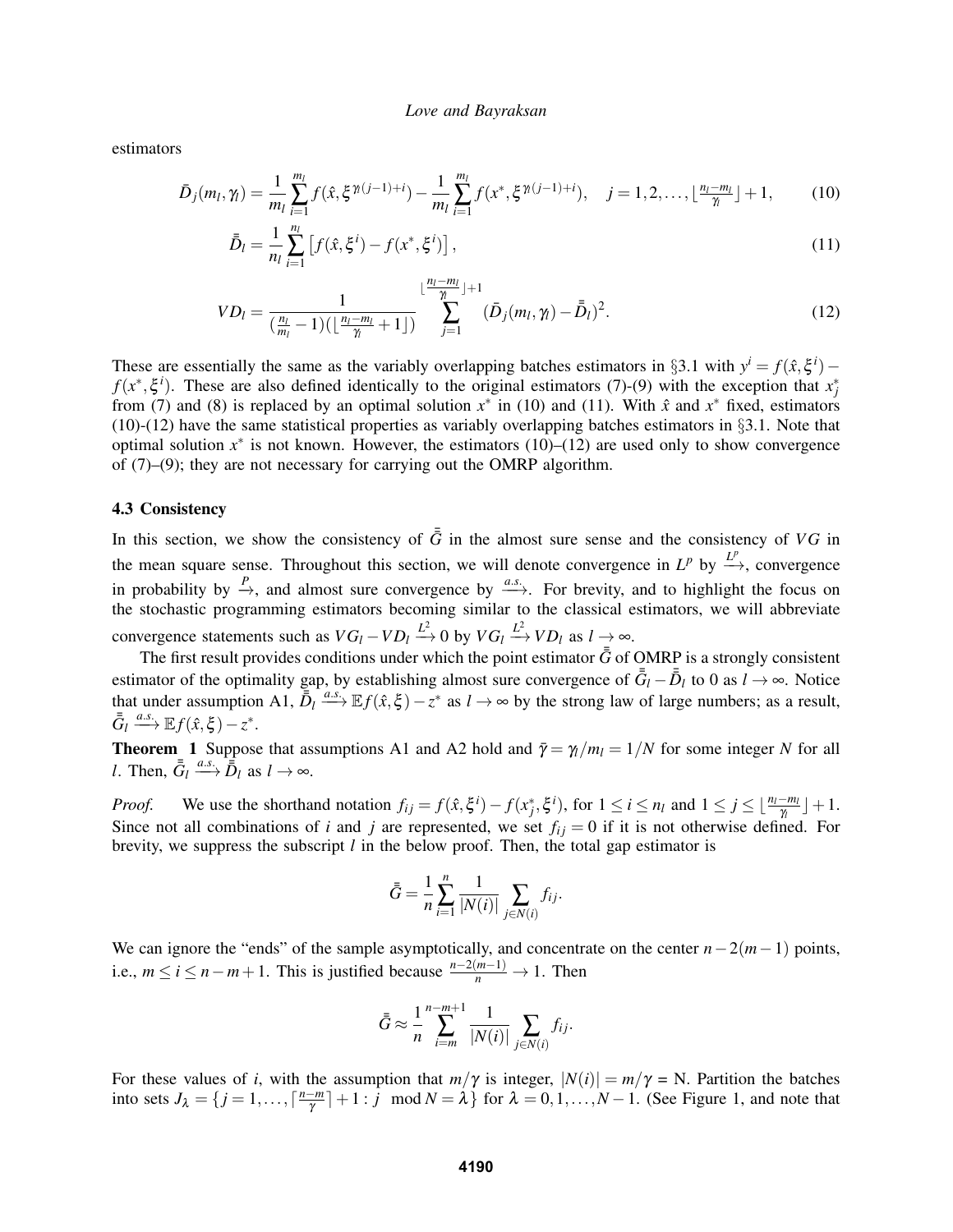$J_0 = \{3, 6\}, J_1 = \{1, 4, 7\}$  and  $J_2 = \{2, 5\}$ ). Then, we can exchange the order of summation

$$
\bar{\bar{G}} \approx \frac{1}{N} \sum_{\lambda=0}^{N-1} \frac{1}{n} \sum_{j \in J_{\lambda}, i=m}^{n-m+1} f_{ij}.
$$

Now, each interior sum is effectively the total gap estimator  $\bar{G}$  in the nonoverlapping case  $\gamma \equiv m$  with  $\frac{n}{m} - 2$ or  $\frac{n}{m}$  −3 number of batches (we can again asymptotically ignore the ends within each  $\lambda$ ). Thus, under assumptions A1 and A2, each interior sum converges to  $\bar{D}$ . П

We now turn our attention to *VG* and show mean square convergence of  $VG_l - V D_l$  to 0 as  $l \rightarrow \infty$ . We begin with two lemmas.

**Lemma** 1 Suppose that assumption A3 holds. Then,  $(\bar{G}_j(m_l, \gamma_l))^4$  is uniformly integrable.

*Proof.* We again drop *l* from the notation for simplicity. Define

$$
g(\hat{x}, \xi^i) = f(\hat{x}, \xi^i) - \inf_{x \in X} f(x, \xi^i) \qquad h(\xi^i) = \sup_{x \in X} g(x, \xi^i)
$$

so that  $\bar{G}_j(m,\gamma) \leq \frac{1}{m} \sup_{x \in X} \sum g(x,\xi^i) \leq \frac{1}{m} \sum h(\xi^i)$ . We can show that  $(\bar{G}_j(m,\gamma))^2$  and  $(\bar{G}_j(m,\gamma))^4$  are uniformly integrable, beginning with the inequality

$$
\mathbb{E}(\bar{G}_{1}(m,\gamma))^{2} \leq \frac{1}{m^{2}} \sum_{i=1}^{m} \sum_{j=1}^{m} \mathbb{E}h(\xi^{i})h(\xi^{j})
$$
  

$$
\leq \frac{1}{m^{2}} \sum_{i=1}^{m} \sum_{j=1}^{m} \sqrt{\mathbb{E}h^{2}(\xi^{i})} \sqrt{\mathbb{E}h^{2}(\xi^{j})}
$$
  

$$
= \mathbb{E}h^{2}(\xi^{i})
$$

and with a similar calculation showing that  $\mathbb{E}(\bar{G}_1(m,\gamma))^4 \leq \mathbb{E}h^4(\xi^i)$ . Then, to show uniform integrability, we will show that  $\mathbb{E}(\bar{G}_1(m,\gamma))^4 I_{(\bar{G}_1(m,\gamma))^4>t} \to 0$  as  $t \to \infty$  uniformly in *m*. By above, we have

$$
\mathbb{E}(\bar{G}_1(m,\gamma))^4 I_{(\bar{G}_1(m,\gamma))^4>t} \leq \mathbb{E} h^4(\xi^i) I_{(\bar{G}_1(m,\gamma))^4>t}.
$$

We may then use Hölder's inequality,

$$
\mathbb{E}(\bar{G}_{1}(m,\gamma))^{4} I_{(\bar{G}_{1}(m,\gamma))^{4}>t} \leq \mathbb{E}h(\xi^{i})^{4} I_{(\bar{G}_{1}(m,\gamma))^{4}>t}
$$
\n
$$
\leq {}^{(4+\epsilon)/4} \sqrt{\mathbb{E}h(\xi^{i})^{4+\epsilon}} {}^{(4+\epsilon)/\epsilon} \sqrt{\mathbb{P}\left[ (\bar{G}_{1}(m,\gamma))^{4}>t \right]}
$$

for some  $\varepsilon > 0$ . By assumption A3 and Markov's inequality,  $\mathbb{P}[(\bar{G}_1(m,\gamma))^4 > t] \leq \mathbb{E}(\bar{G}_1(m,\gamma))^4/t \to 0$  as  $t \rightarrow \infty$ , so we have uniform integrability.  $\Box$ 

**Lemma 2** Suppose that assumptions A1-A3 hold and  $\bar{\gamma} = \gamma_l/m_l = 1/N$  for some integer *N* for all *l*. Then,  $VG_l \xrightarrow{P} V D_l$  as  $l \to \infty$ .

*Proof.* We can show that  $VG_l \xrightarrow{P} V D_l$  by showing that  $VG_l \xrightarrow{L^1} V D_l$  as  $l \to \infty$ :

$$
\mathbb{E}|VG_l - VD_l| = \frac{1}{(\frac{n_l}{m_l} - 1)(\lfloor \frac{n_l - m_l}{\gamma} \rfloor + 1)} \sum_{j=1}^{\lfloor \frac{n_l - m_l}{\gamma} \rfloor + 1} \mathbb{E}\left|(\bar{G}_j(m_l, \gamma_l) - \bar{\bar{G}}_l)^2 - (\bar{D}_l(m_l, \gamma_l) - \bar{\bar{D}}_l)^2\right|
$$
  

$$
\leq 2\mathbb{E}\left[|(\bar{G}_j(m_l, \gamma_l))^2 - (\bar{D}_j(m_l, \gamma_l))^2| + 2(\bar{G}_j(m_l, \gamma_l))\bar{\bar{G}}_l - \bar{D}_j(m_l, \gamma_l)\bar{\bar{D}}_l) + |\bar{\bar{G}}_l - \bar{\bar{D}}_l|\right].
$$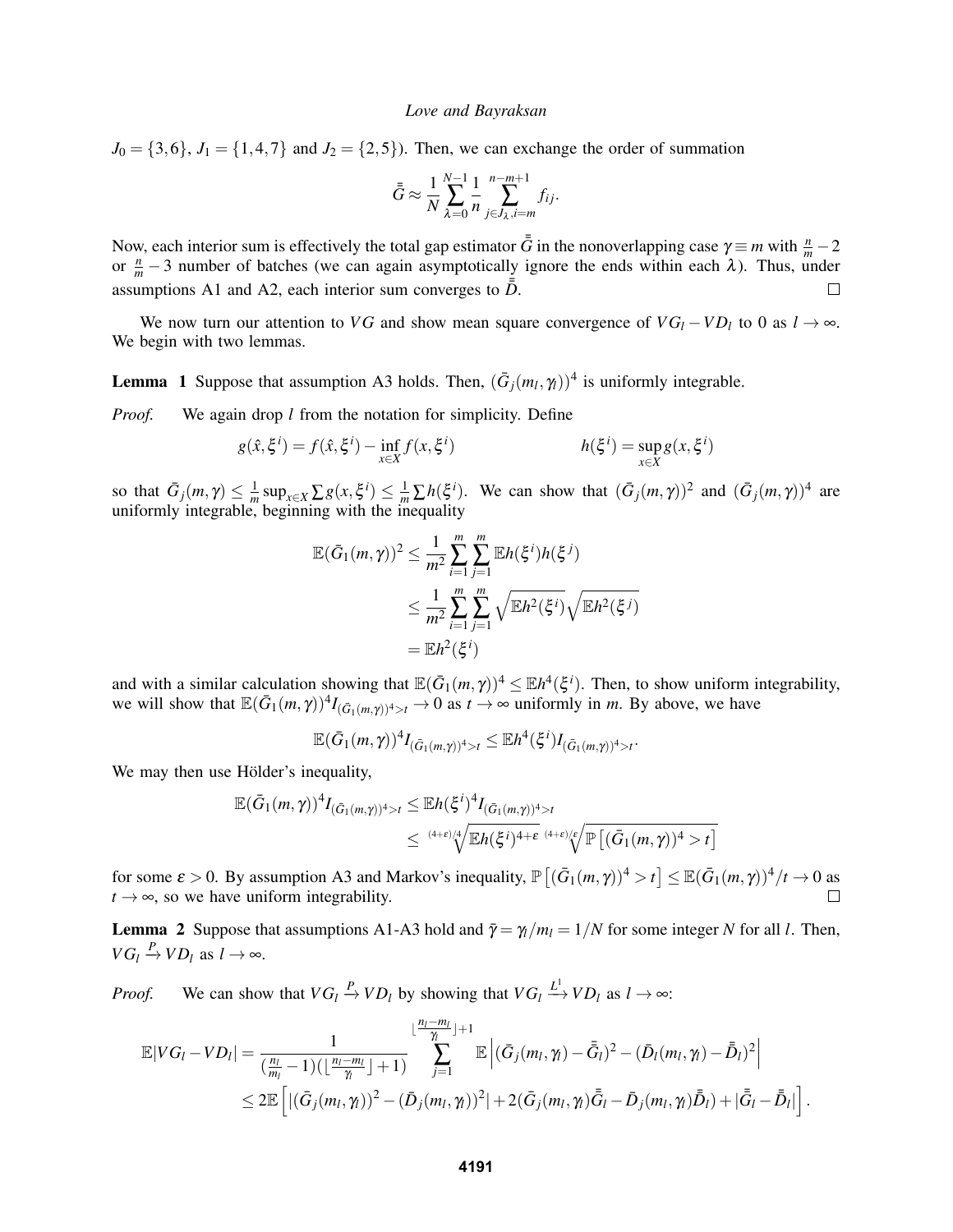Each term in parentheses above converges to zero in probability by assumption A2 and Theorem 1, and each term is uniformly integrable, so we have convergence in expectation.  $\Box$ 

**Theorem 2** Suppose that assumptions A1-A3 hold and  $\bar{\gamma} = \gamma_l/m_l = 1/N$  for some integer *N* for all *l*. Then,  $VG_l \xrightarrow{L^2} V D_l$  as  $l \to \infty$ .

*Proof.* Sufficient conditions for mean-square convergence are given in Theorem 6.6.2 of Resnick (1999): if  $VG_l \stackrel{P}{\to} VD_l$  and  $VG_l^2$  is uniformly integrable, then  $VG_l \stackrel{L^2}{\to} VD_l$  as  $l \to \infty$ . Lemmas 1 and 2 establish the assumptions of the quoted theorem.

From the above analysis, we can infer that the bias of  $VG<sub>l</sub>$  is essentially the same across values of  $\bar{\gamma}$ because of convergence in mean,  $VG_l \stackrel{L^1}{\longrightarrow} VD_l$  as  $l \to \infty$ . We see this in our experiments in §5.

# 5 COMPUTATIONAL RESULTS

We empirically tested the effectiveness of OMRP on two problems. The first test problem is a newsvendor problem with  $U(0,10)$  distributed demand and the second is a capacity expansion planning problem, denoted CEP1, with random demand vector ξ of dimension 3, with 216 total realizations. Both problems can be written as two-stage stochastic linear programs with recourse and have unique optimal solutions. A description of CEP1 can be found in Higle and Sen (1996). The instance of the newsvendor problem as well as the candidate solution used for this problem can be found in Bayraksan and Morton (2006). For CEP1, we used candidate solution (650, 650, 650, 650, 150, 150, 150, 150), which has optimality gap 1.28215E+06 (z<sup>\*</sup> for CEP1 is 355,158.92). CEP1 was solved with the regularized decomposition algorithm of Ruszczyński (1986), using the accelerated version of the algorithm, implemented in  $C++$  by Ruszczyński and Swietanowski (1997). We modified this code to use the Mersenne Twister algorithm to generate random samples (Wagner, Matsumoto, and Nishimura 2009). The newsvendor problem was solved using the quicksort algorithm in C++.

For both test problems, we used the sampling scheme  $n = 30m$ , with several values of the batch size m. We selected the number of batches in the nonoverlapping case as 30 because this value is used commonly in the literature for MRP estimators. Then, at each value of *m*, we formed OMRP estimators, with varying amounts of overlap. Recall that  $\gamma/m = 1$  denotes the case of nonoverlapping batches and the amount of overlap increases for smaller values of  $\gamma/m$ ; for instance,  $\gamma/m = 1/2$  denotes the case where half of the observations between batches overlap, etc. We also formed 90% confidence intervals on the optimality gap using ORMP estimators. Results for the newsvendor problem were compiled over 10,000 independent runs, while the CEP1 results were taken over 1,000 independent runs. Summary of results from these experiments are depicted in Figures 2 and 3.

Figures 2(a) and 3(a) show the reduction of variance, with each term being normalized with respect to Var(*V G*) of the nonoverlapping case (MRP). The solid lines in these figures show the theoretical variance reduction from Welch (1987), computed at the points  $\gamma/m = 1, 1/2, 1/3, \ldots$ . Empirical results agree with the theoretical values well, with more variability observed in CEP1. These computational results suggest that similar variance reduction can be achieved in stochastic programming by overlapping the batches.

Figures 2(b) and 3(b) show estimates of  $EVG$  for changing batch size and amount of overlap. As claimed in §4.3, we can see that the expectation of the variance estimator is not changed with varying amount of overlap and is essentially the same as the nonoverlapping case. (The decrease in E*V G* as *m* increases is due to the fact that *VG* provides an estimator of Var $(\bar{\bar{G}})$ , which shrinks as  $n = 30m$  increases.)

Finally, Figures 2(c) and 3(c) show the coverage probability of confidence intervals generated by OMRP for several values of *m* across varying values of  $\gamma/m$ . The results of the classical overlapping batches estimators show that coverage probability does not change with the amount of overlap, which we can empirically see in these figures for OMRP. The coverage probabilities from applying the (nonoverlapping)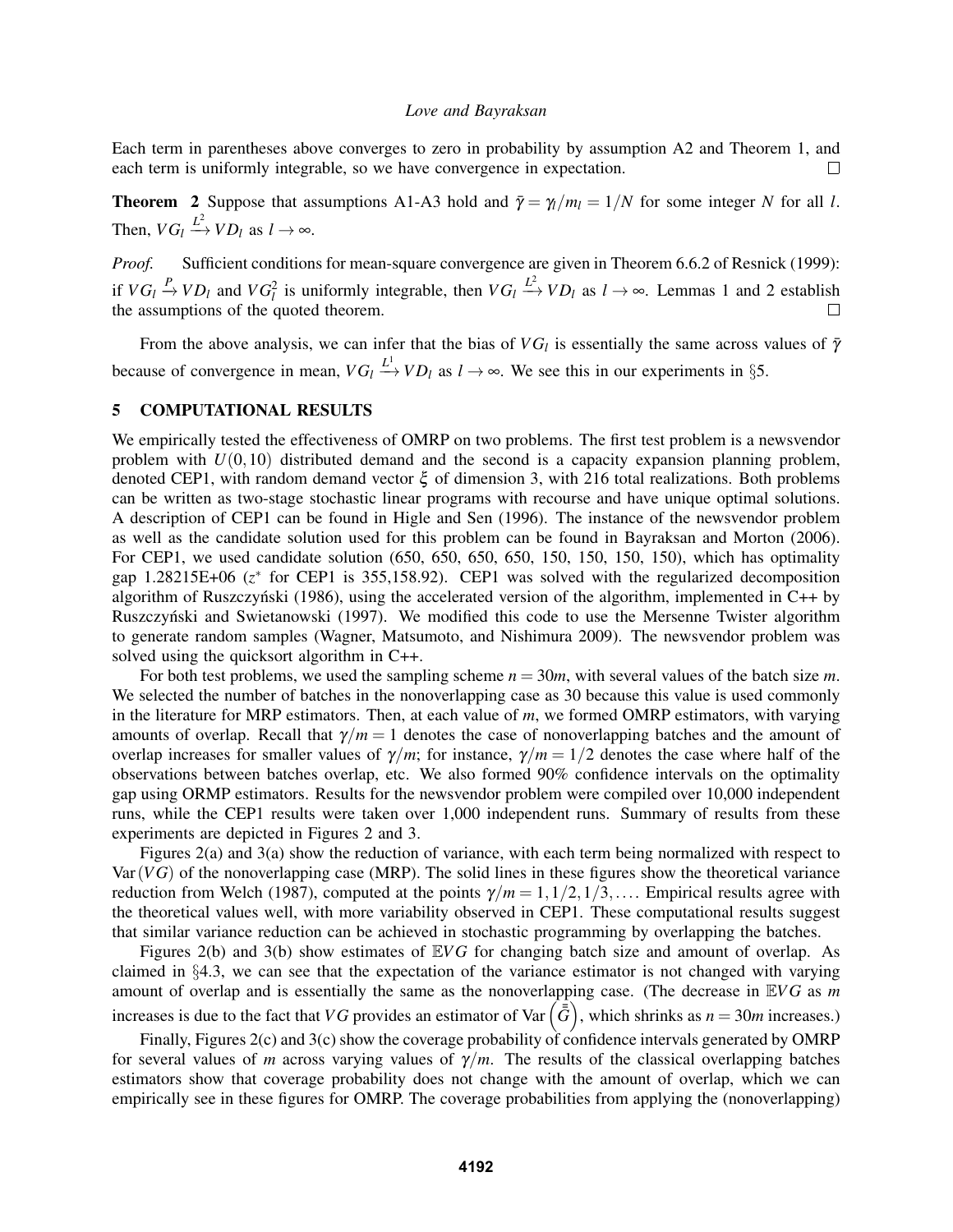

Figure 2: Summary of results for the newsvendor problem: (a) reduction in variance of *V G*, (b) estimates of EVG, and (c) coverage probability of the confidence intervals for various values of  $\gamma/m$ . ( $\gamma/m = 1$ denotes the nonoverlapping batches.)



Figure 3: Summary of results for CEP1: (a) reduction in variance of *V G*, (b) estimates of E*V G*, and (c) coverage probability of the confidence intervals for various values of  $\gamma/m$ . ( $\gamma/m = 1$  denotes the nonoverlapping batches.)

MRP algorithm to these problems presented in Bayraksan and Morton (2006) agree with the results presented here. As in Bayraksan and Morton (2006), the coverage probability of the newsvendor problem drops as *m* increases. The coverage probability of CEP1, on the other hand, remains fairly constant around the desired value of 90%, like the suboptimal solution used in Bayraksan and Morton (2006).

Because variance reduction drops quickly as  $\bar{\gamma}$  drops below 1, the authors recommend using an intermediate value of  $\bar{\gamma}$ , such as 1/3, to gain the majority of the variance reduction, while reducing the number of optimization problems to be solved. Warm-starting the algorithm to solve the sampling problems, when such as scheme is available, can reduce the solution times.

### 6 CONCLUSION

We have extended previous work from simulation analysis that use variably overlapping batches to form variance estimators (Meketon and Schmeiser 1984, Song and Schmeiser 1993, Welch 1987) to Monte Carlo sampling-based estimators of optimality gaps in stochastic programming (Mak, Morton, and Wood 1999). The point estimator in this case is also slightly changed. We have provided conditions under which this point estimator of the optimality gap is strongly consistent and that the resulting variance estimator converges in mean-square to a nonoptimized counterpart. Empirical results with small sample sizes indicate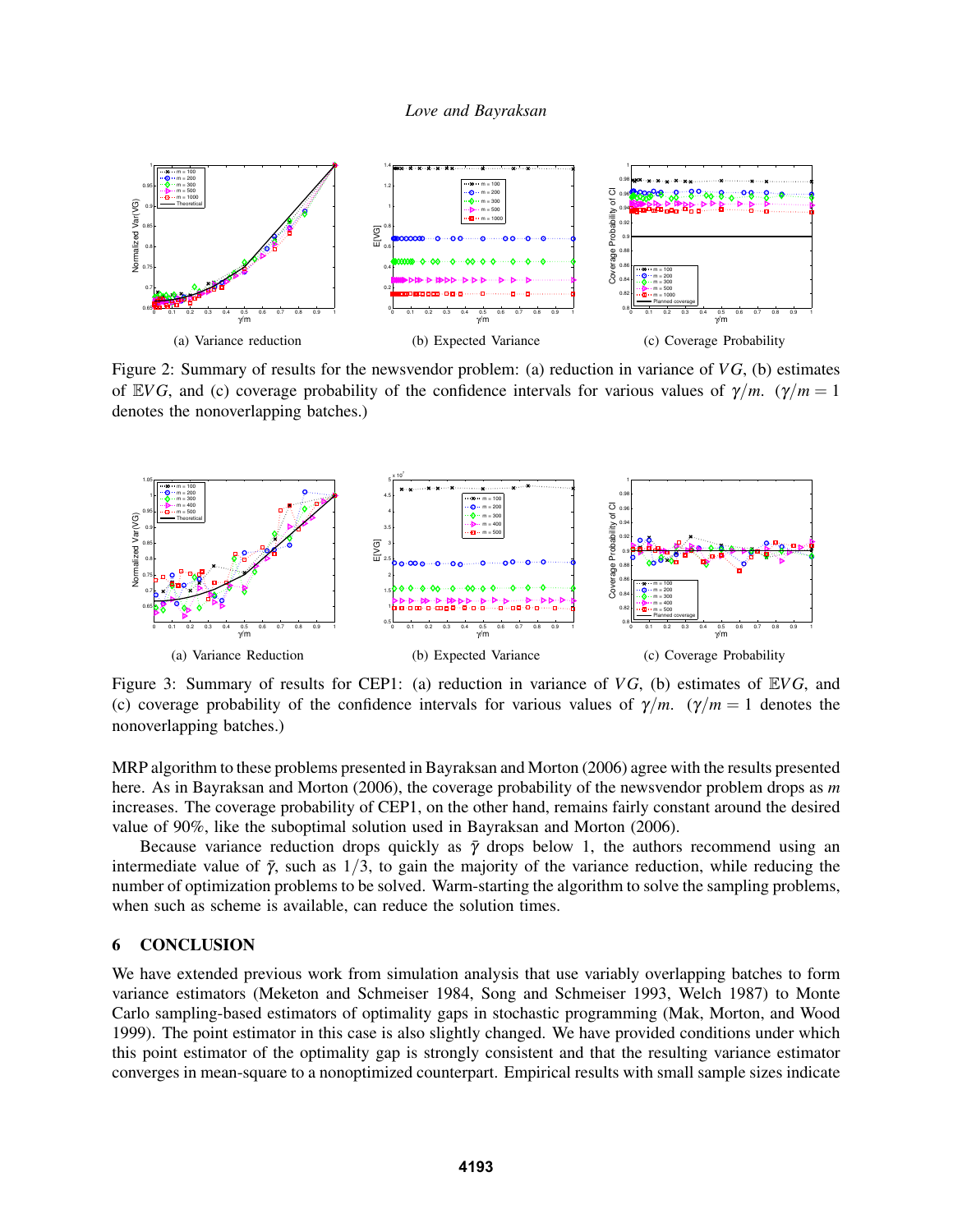that the asymptotic reductions in variance of the variance estimator show a similar decrease in OMRP, while bias and coverage probability remain unaffected.

### ACKNOWLEDGMENTS

The authors thank Andrzej Ruszczyński and Artur Świetanowski for access to their regularized decomposition code. This research is supported in part by the National Science Foundation under Grants DMS-0602173 and EFRI-0835930.

# **REFERENCES**

- Alexopoulos, C., N. T. Argon, D. Goldsman, N. M. Steiger, G. Tokol, and J. R. Wilson. 2007. "Efficient computation of overlapping variance estimators for simulation". *INFORMS Journal On Computing* 19 (3): 314–327.
- Alexopoulos, C., N. T. Argon, D. Goldsman, G. Tokol, and J. R. Wilson. 2007. "Overlapping Variance Estimators for Simulation". *Operations Research* 55 (6): 1090–1103.
- Attouch, H., and R. Wets. 1981. "Approximation and convergence in nonlinear optimization". In *Nonlinear Programming 4*, edited by O. Mangasarian, R. Meyer, and S. Robinson, 367–394. Academic Press, New York.
- Bayraksan, G., and D. Morton. 2009. "Assessing Solution Quality in Stochastic Programs via Sampling". In *Tutorials in Operations Research*, Volume 5, 102–122. Hanover, MD: INFORMS.
- Bayraksan, G., and D. P. Morton. 2006. "Assessing solution quality in stochastic programs". *Mathematical Programming* 108 (2): 495–514.
- Bertocchi, M., J. Dupačová, and V. Moriggia. 2000. "Sensitivity of Bond Portfolio's Behavior with Respect to Random Movements in Yield Curve: A Simulation Study". *Annals of Operations Research* 99:267–286.
- Damerdji, H. 1994. "Strong consistency of the variance estimator in steady-state simulation output analysis". *Mathematics of Operations Research* 19 (2): 494–512.
- Damerdji, H. 1995. "Mean-square consistency of the variance estimator in steady-state simulation output analysis". *Operations Research* 43 (2): 282–291.
- Dupačová, J., and R. Wets. 1988. "Asymptotic behavior of statistical estimators and of optimal solutions of stochastic optimization problems". *The Annals of Statistics* 16:1517–1549.
- Higle, J., and S. Sen. 1996. *Stochastic decomposition: a statistical method for large scale stochastic linear programming*. Dordrecht: Kluwer Academic Publishers.
- Hu, J., T. H. de Mello, and S. Mehrotra. 2011. "Sample Average Approximation for Stochastic Dominance Constrained Programs". Technical report, Northwestern University. Available via http://www.optimization-online.org [accessed October 22, 2011].
- Janjarassuk, U., and J. T. Linderoth. 2008. "Reformulation and Sampling to Solve a Stochastic Network Interdiction Problem". *Networks* 52:120–132.
- King, A. J., and R. T. Rockafellar. 1993. "Asymptotic theory for solutions in statistical estimation and stochastic programming". *Mathematics of Operations Research* 18:148–162.
- Law, A. 2007. *Simulation Modeling and Analysis*. 4 ed. McGraw-Hill.
- Mak, W., D. P. Morton, and R. K. Wood. 1999. "Monte Carlo bounding techniques for determining solution quality in stochastic programs". *Operations Research Letters* 24 (1-2): 47 – 56.
- Meketon, M., and B. Schmeiser. 1984, December. "Overlapping batch means: Something for nothing?". In *Proceedings of the 1984 Winter Simulation Conference*, edited by S. Sheppard, U. Pooch, and D. Pegden, 227–230. Piscataway, New Jersey: Institute of Electrical and Electronics Engineers, Inc.
- Norkin, V., G. Pflug, and A. Ruszczyński. 1998. "A branch and bound method for stochastic global optimization". *Mathematical Programming* 83:425–450.
- Partani, A. 2007. *Adaptive Jacknife Estimators for Stochastic Programming*. Ph.D. dissertation, The University of Texas, Austin, Texas.